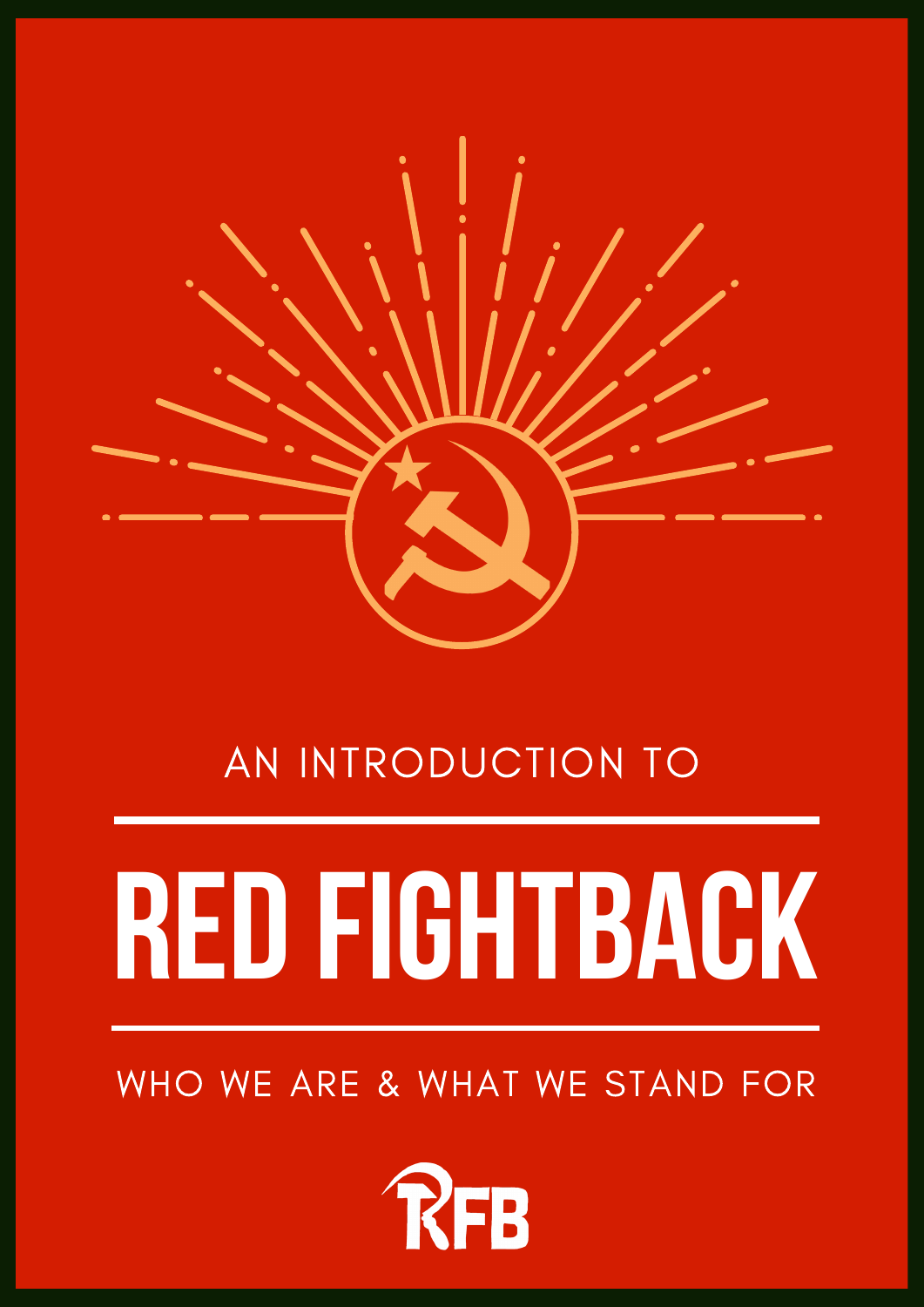### **ABOUTUS**

Red Fightback is a revolutionary Marxist-Leninist party dedicated to the advancement of class struggle in Britain and the achievement of socialist revolution.

We are a diverse group of workingclass people from all walks of life, united by our belief in building a future free from all manifestations of capitalist oppression.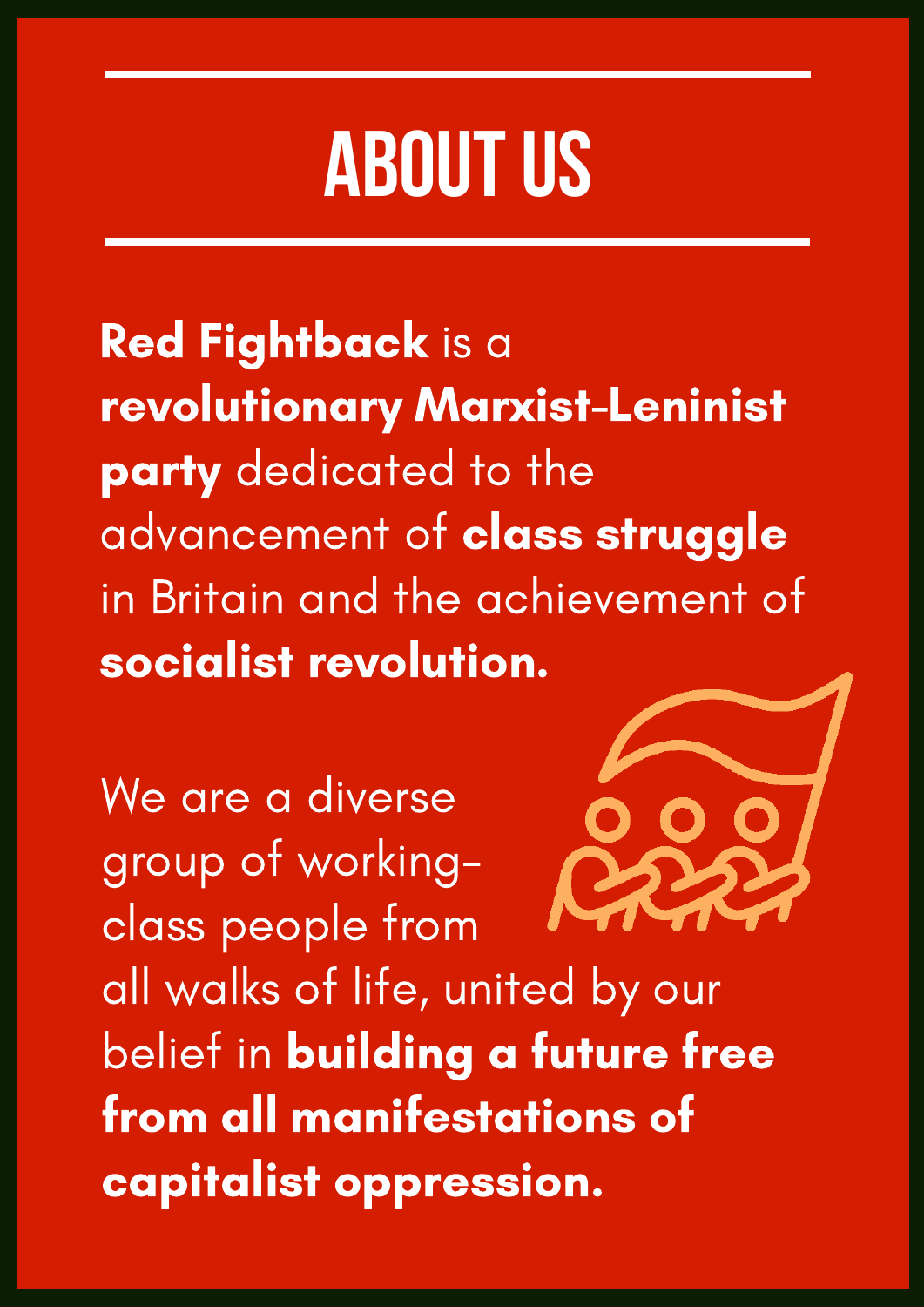### We have active branches in towns and cities all across England, Scotland, and Wales.



Our members organise in their own communities to address the issues they are facing locally.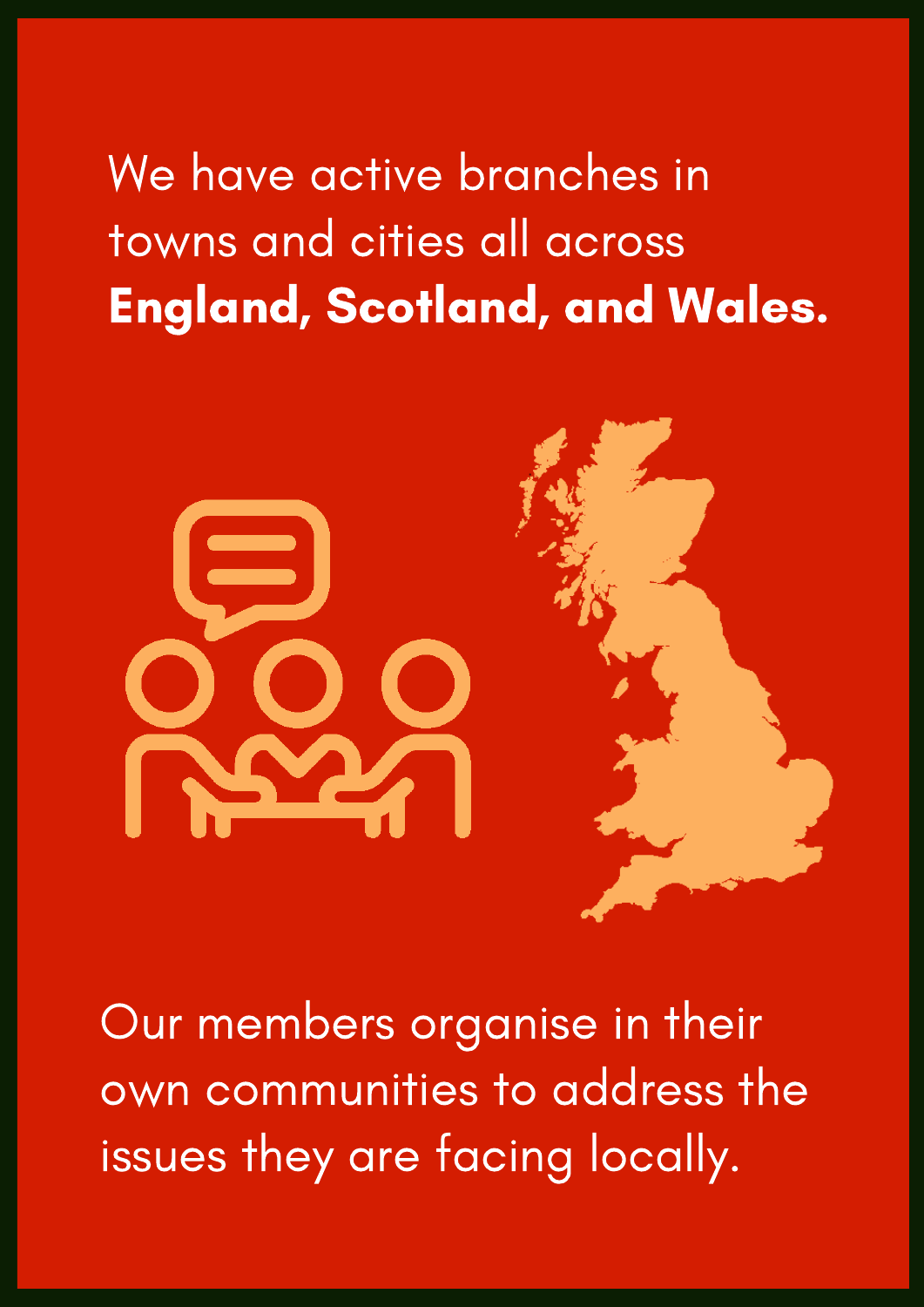## **OUR PRINCIPLES**

We stand firmly against capitalism and imperialism, and against the ruthless destruction of people and the planet for the profit of the ruling class.

We advocate for the liberation of women and trans/gendernonconforming people; Black people, Indigenous peoples, and people of colour; disabled and neurodivergent people; and all those whom capitalism treats as disposable both within Britain and globally.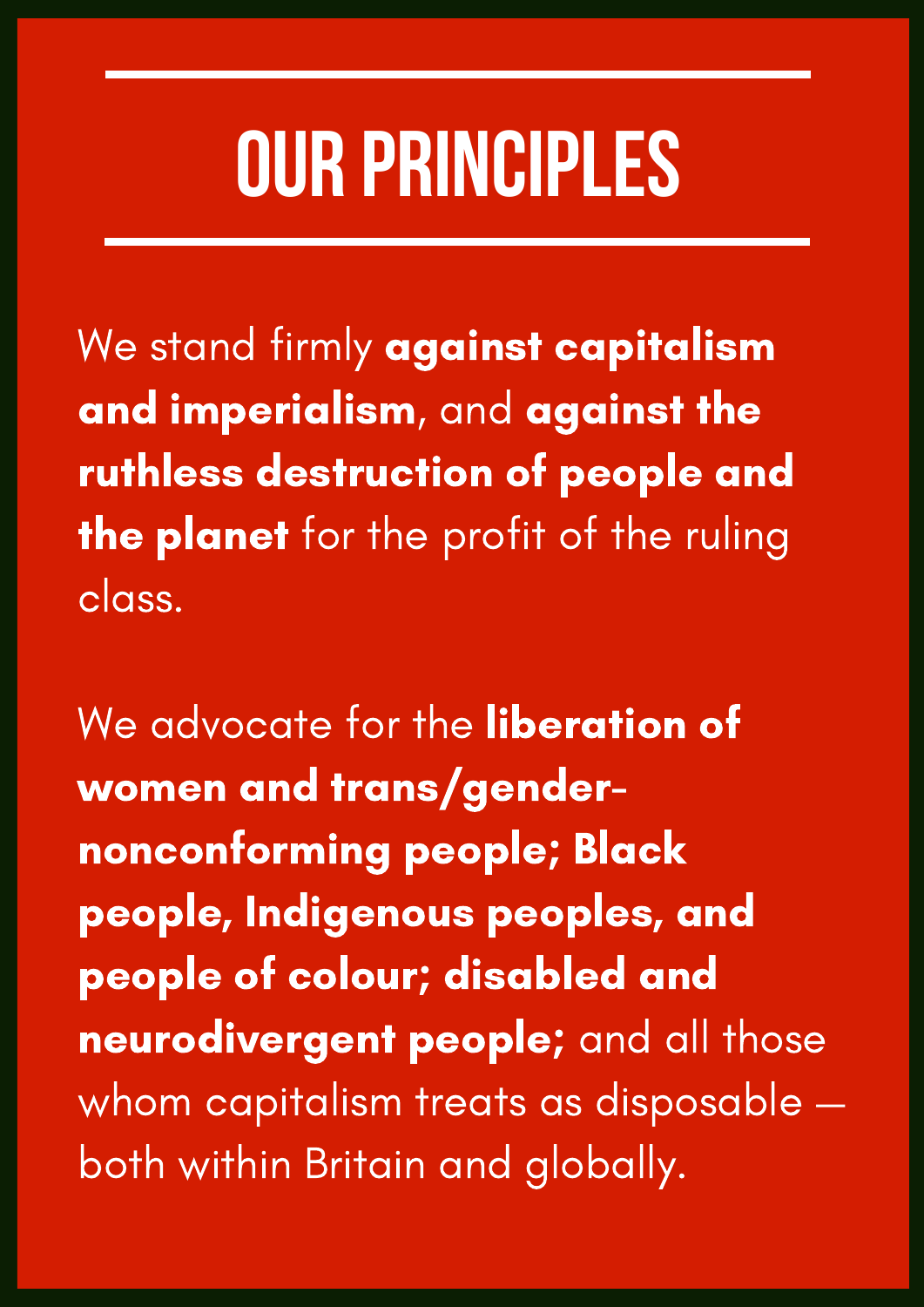We organise according to the principles of democratic centralism and intersectionality. Everyone gets a say, and no one ' s humanity is ever up for debate.

We believe that everyone can play a valuable role in the struggle to **build collective power** in our communities and take back our future.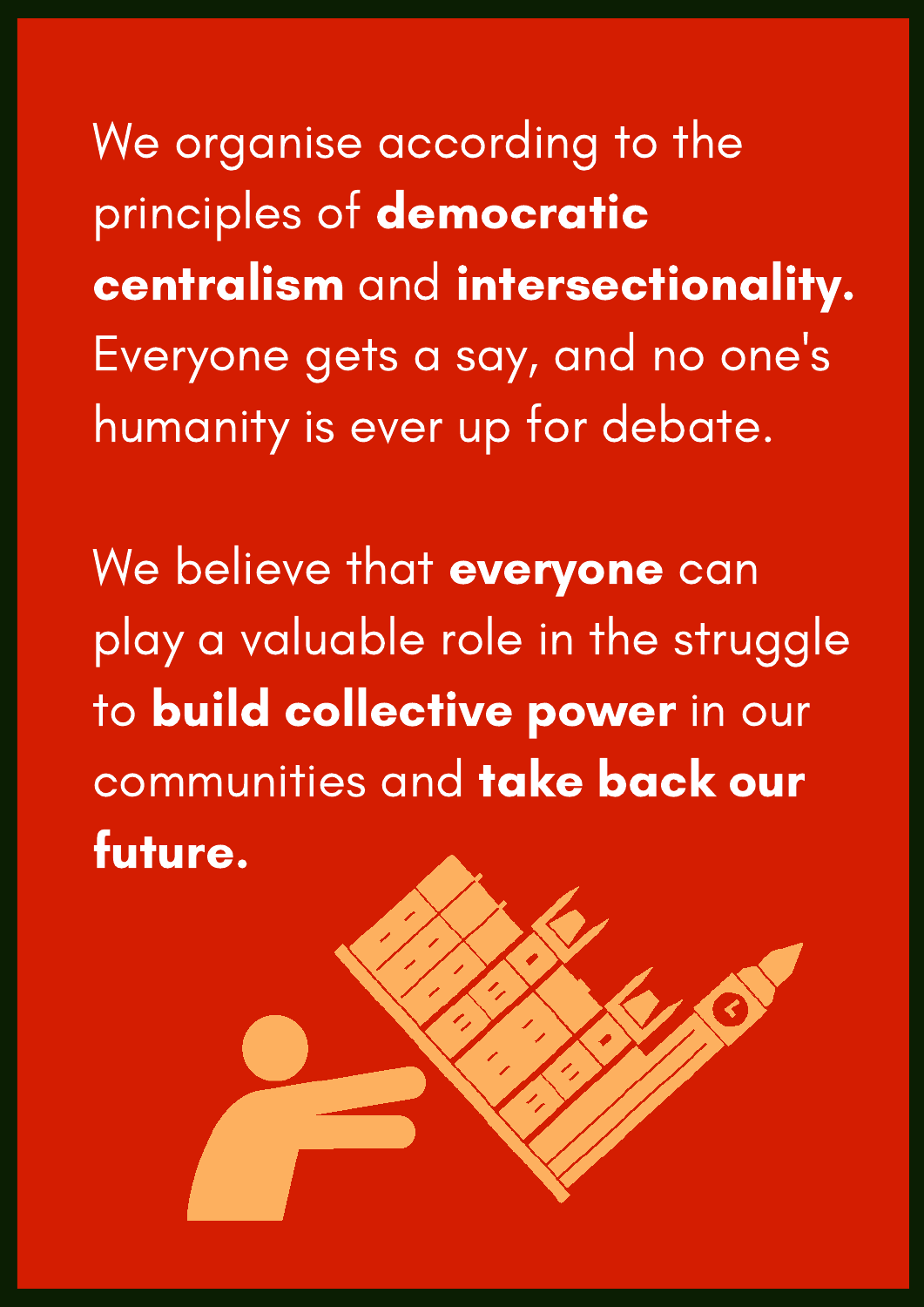### **WHAT WE DO**

Our on-the-ground work is based on the methods of community organising, engaging with working people through the spaces where they live and work. We do **outreach** through methods such as stalls and surveys to understand and connect with communities, provide concrete material support to help people survive day to day, and build local campaigns and alliances of working class power.

We *don*'t organise with the Labour Party or other bourgeois political groups. We oppose political opportunism, and we are committed to organising among the working classes, to create a movement by and for working and oppressed people.

At the national level, we **build campaigns and** coordinate our work under one united strategy, working with different organisations across the country and world for a revolutionary future.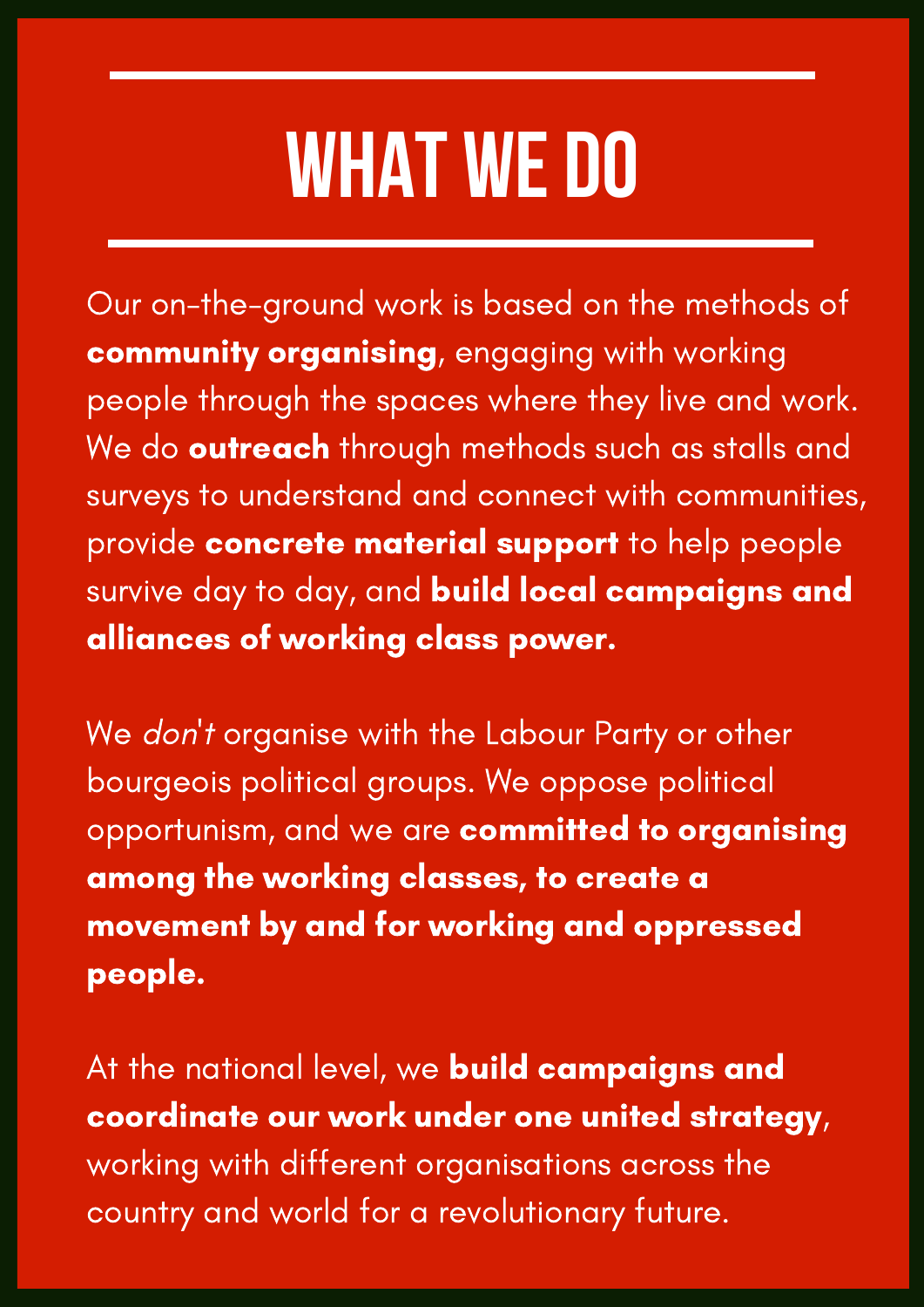We also run an **educational programme** in which our members guide new applicants and each other in the study of revolutionary theory, history, praxis, and conduct, in an accessible and collaborative way.

Members also produce content for our website and social media, explaining political issues and analysing current events from an intersectional Marxist-Leninist perspective.



We try to break things down so that anyone can understand them, and show how the different struggles of oppressed people under capitalism are interconnected.